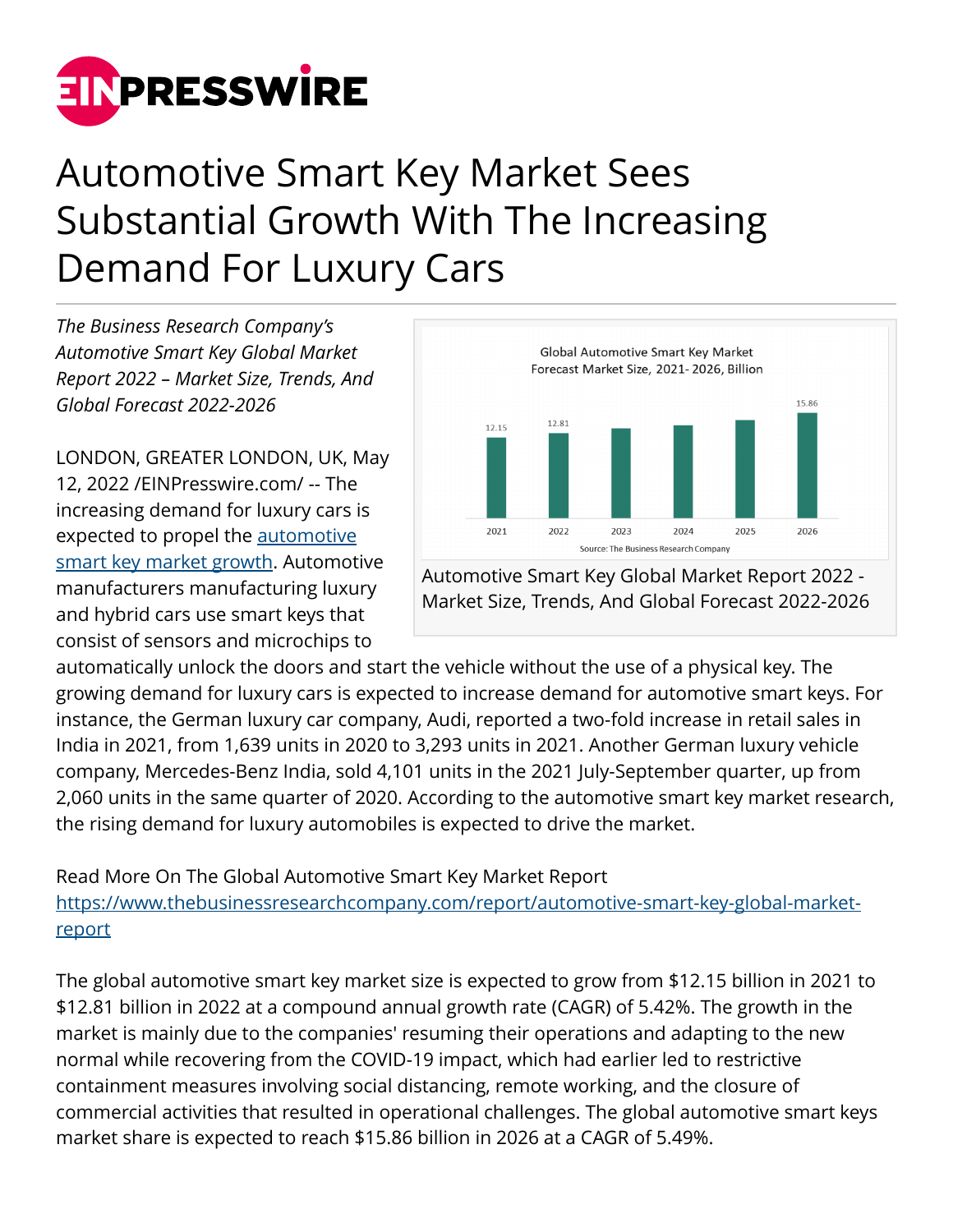Technological advancements are a key trend gaining popularity in the automotive smart key market. Major companies operating in the automotive smart key are focused on developing new technological solutions to strengthen their position. For instance, in March 2021, BMW, a German automobile company, announced the introduction of ultra-wideband technology in their cars. Ultra-Wideband is a short-range wireless communication that uses radio waves, just like Bluetooth or Wi-Fi. However, it improves both the application possibilities as well as the security levels of similar radio technologies. Using this ultra-wideband technology, users can easily unlock and lock vehicles remotely. BMW will bring this technology to their new model of car, the BMW iX, to power the BMW Digital Key Plus.

Major players covered in the [global automotive smart key industry](https://www.thebusinessresearchcompany.com/report/automotive-smart-key-global-market-report) are TOKAI RIKA CO., Continental AG, Denso Corp, Alfa Corp., ZF Friedrichshafen AG, Valeo, Bosch, Mitsubishi, Alps Electric, Delphi, Hella kgaa, Visteon Corporation, Toyota, and Calsonic Kansei.

TBRC's global automotive smart key market report is segmented by type into passive key less access, remote key less access, by installation into OEM, after market, by application into single function, multi-function.

Automotive Smart Key Global Market Report 2022 – By Type (Passive Key Less Access, Remote Key Less Access), By Installation (OEM, After Market), By Application Single Function, Multi-Function) – Market Size, Trends, And Global Forecast 2022-2026 is one of a series of new reports from The Business Research Company that provides a automotive smart key market overview, forecast automotive smart key market size and growth for the whole market, automotive smart key market segments, geographies, automotive smart key market trends, automotive smart key market drivers, restraints, leading competitors' revenues, profiles, and market shares.

Request For A Sample Of The Global Automotive Smart Key Market Report <https://www.thebusinessresearchcompany.com/sample.aspx?id=5879&type=smp>

Not What You Were Looking For? Here Is A List Of Similar Reports By The Business Research Company:

Automotive V2X Global Market Report 2022 – By Technology (Emergency Vehicle Notification, Automated Driver Assistance, Passenger Information System, Line of Sight), By Vehicle Type (Passenger Cars, Commercial Vehicles), By Connectivity (DSRC, Cellular), By Communication (Vehicle-To-Vehicle (V2V), Vehicle-To-Infrastructure (V2I), Vehicle-To-Pedestrian (V2P), Vehicle-To-Grid (V2G), Vehicle-To-Cloud (V2C), Vehicle-To Device (V2D)) – Market Size, Trends, And Global Forecast 2022-2026

<https://www.thebusinessresearchcompany.com/report/automotive-v2x-global-market-report>

Automotive Sensors Global Market Report 2022 – By Type (Temperature Sensors, Pressure Sensors, Speed Sensors, Level/Position Sensors, Magnetic Sensors, Gas Sensors, Inertial Sensors), By Vehicle Type (Passenger Car, Light Commercial Vehicle, Heavy Commercial Vehicle),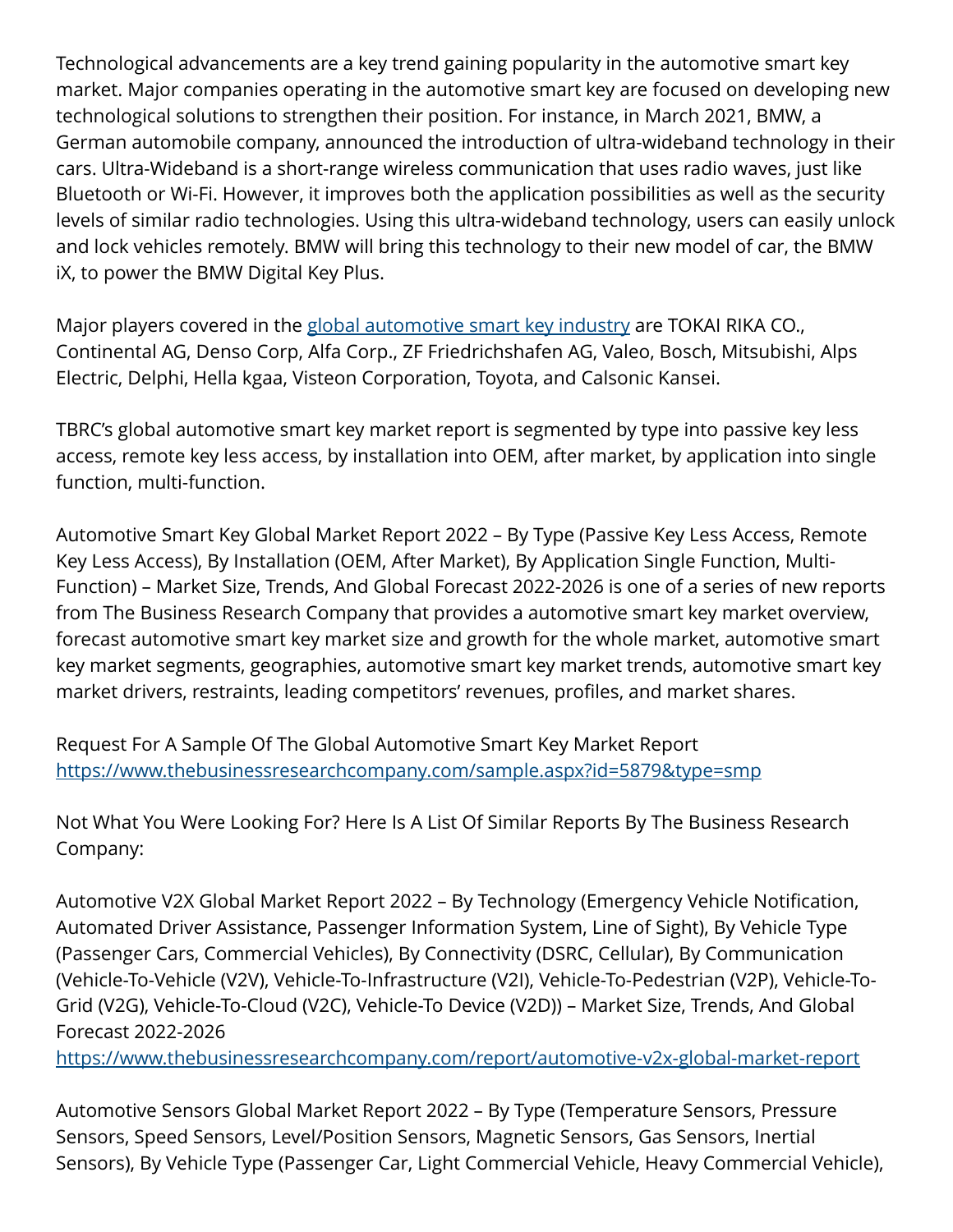By Technology (Nano-Electro-Mechanical Systems, Micro-Electro-Mechanical Systems), By Application Type (Powertrain, Chassis, Exhaust, ADAS, Others) – Market Size, Trends, And Global Forecast 2022-2026

[https://www.thebusinessresearchcompany.com/report/automotive-sensors-global-market](https://www.thebusinessresearchcompany.com/report/automotive-sensors-global-market-report)[report](https://www.thebusinessresearchcompany.com/report/automotive-sensors-global-market-report)

Automotive Microcontrollers Global Market Report 2022 – By Type (8 Bit, 16 Bit, 32 Bit), By Vehicle Type (Passenger ICE Vehicle, Commercial ICE Vehicle, Electric Vehicle), By Connectivity (Vehicle to Vehicle (V2V) Connectivity, Vehicle to Infrastructure (V2I) Connectivity, Vehicle to Cloud (V2C) Connectivity), By Technology (Adaptive Cruise Control, Park Assist System, Blind Spot Detection, Tire Pressure Monitoring System), By Application Type (Powertrain and Chassis, Body Electronics, Safety and Security Systems, Infotainment and Telematics) – Market Size, Trends, And Global Forecast 2022-2026

[https://www.thebusinessresearchcompany.com/report/automotive-microcontrollers-global](https://www.thebusinessresearchcompany.com/report/automotive-microcontrollers-global-market-report)[market-report](https://www.thebusinessresearchcompany.com/report/automotive-microcontrollers-global-market-report) 

## About [The Business Research Company?](https://www.thebusinessresearchcompany.com/)

The Business Research Company is a market research and intelligence firm that excels in company, market, and consumer research. It has over 200 research professionals at its offices in India, the UK and the US, as well a network of trained researchers globally. It has specialist consultants in a wide range of industries including manufacturing, healthcare, financial services and technology.

Read More About Us At [https://www.thebusinessresearchcompany.com/about-the-business](https://www.thebusinessresearchcompany.com/about-the-business-research-company.aspx)[research-company.aspx](https://www.thebusinessresearchcompany.com/about-the-business-research-company.aspx)

Call Us Now For Personal Assistance With Your Purchase: Europe: +44 207 1930 708 Asia: +91 88972 63534 Americas: +1 315 623 0293 Email: info@tbrc.info

Check Out Our: LinkedIn: <https://bit.ly/3b7850r> Twitter:<https://bit.ly/3b1rmjS> YouTube: https://www.youtube.com/channel/UC24\_fl0rV8cR5DxlCpgmyFQ Blog: <http://blog.tbrc.info/>

Oliver Guirdham The Business Research Company +44 20 7193 0708 [email us here](http://www.einpresswire.com/contact_author/3482648) Visit us on social media: